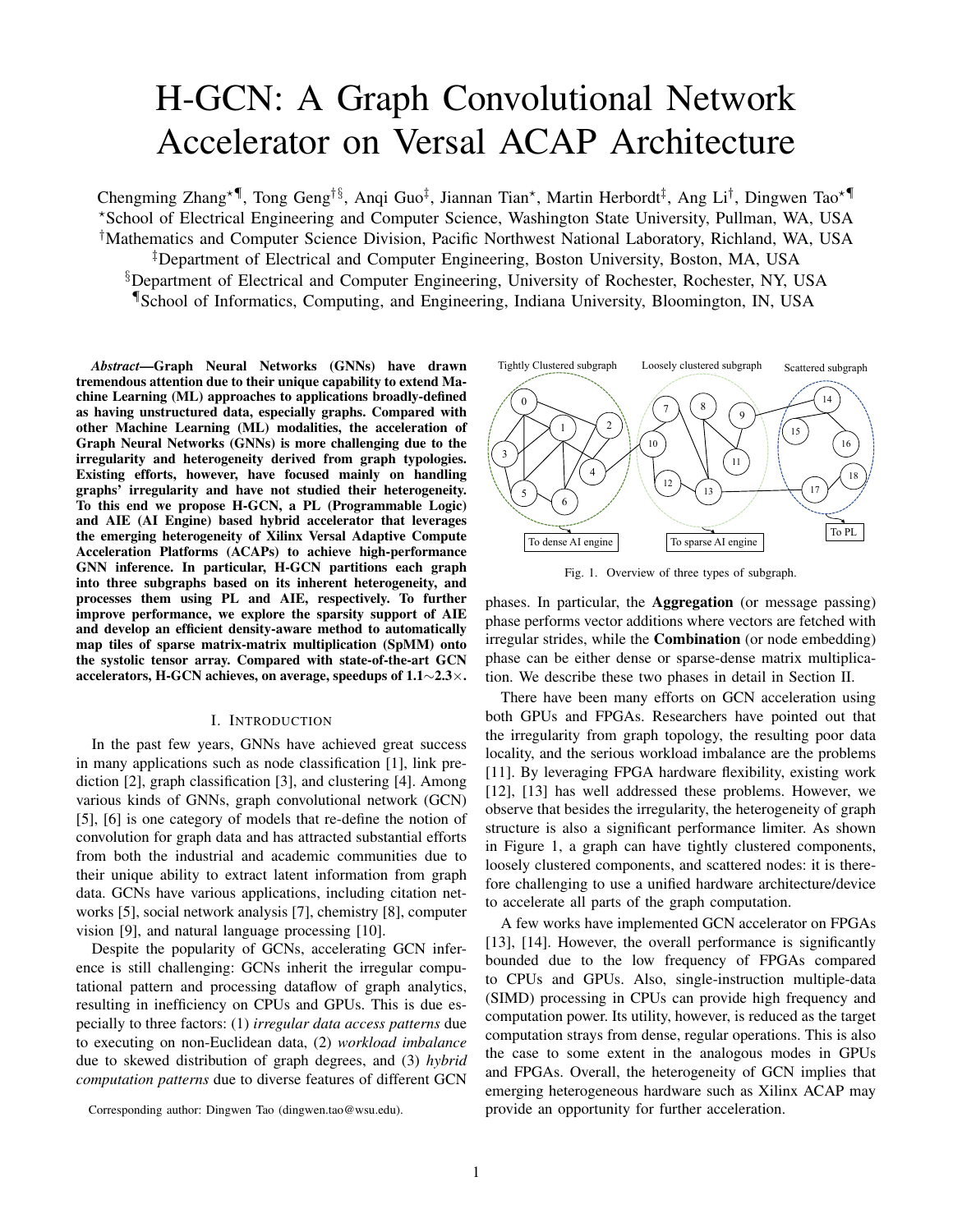To this end, we propose H-GCN, an accelerator designed to mirror the heterogeneous computing paradigm of GCNs. In particular, H-GCN leverages the heterogeneity of the Versal ACAP to efficiently process different types of subgraphs. The computation of tightly clustered components is mapped onto dense AIEs to fully utilize their high frequency and parallelism from SIMD and very-long instruction word (VLIW) processors. The computation of loosely clustered components is executed on sparse AIEs to reduce computation latency. The computation of scattered nodes is finished on programmable logic (PL) to utilize its programming flexibility. Its performance is not be bounded by the low frequency since the proportion of scattered nodes is relatively small.

In contrast with previous efforts using heterogeneous architectures to process the two GCN phases—Aggregation and Combination—we focus rather on the heterogeneity in the graph itself, which is the fundamental problem in large graph processing. To the best of our knowledge, this is the first work that implements a GCN accelerator on real-world heterogeneous hardware ACAPs and tackles sparse tensor computation on the Versal AIEs. Our contributions are summarized as:

- We propose H-GCN—an ultra-efficient, systolic tensorbased hardware accelerator—that incorporates the features of the PL and AIE for fully utilizing the ACAP's heterogeneous compute capability in GCN computation.
- We study the heterogeneity of graphs and heterogeneityaware GNN acceleration.
- We are the first to study the use of the AIE compiler in graph processing and sparse matrix processing.
- We design a lightweight grouping strategy to enable sparse tensor computation on the Versal AIEs.
- We develop an efficient method to process tiles of a sparse matrix to enable an automatic mapping of SpMM onto the systolic tensor array.
- Experimental results show that compared with CPU and GPU solutions (i.e., PyG-CPU, PyG-GPU, DGL-CPU, and DGL-GPU), H-GCN achieves up to  $3376.3\times$  and  $128.7\times$  speedups, respectively. Compared with a state-ofthe-art FPGA accelerator, H-GCN achieves 1.4∼12.7× speedup on the tested graph datasets.

In Section [II,](#page-1-0) we present background about GCN and ACAP. In Section [III,](#page-2-0) we discuss related work on GCN accelerator in detail, comparing them and discussing their limitations. In Section [IV,](#page-2-1) we describe our system architecture. In Section [V,](#page-5-0) we present the experimental results on various graph datasets. In Section [VI,](#page-7-0) we conclude and discuss future work.

#### II. BACKGROUND AND MOTIVATION

<span id="page-1-0"></span>In this section, we will introduce some background information, including GCNs and Versal ACAPs.

#### <span id="page-1-2"></span>*A. Graph Convolutional Networks*

GCNs are composed of stacked graph convolutional layers. Each GCN layer follows the Aggregation and Combination paradigm. Particularly, the widely used 2-layer GCN model is

$$
X^{2} = \sigma (\tilde{A} \cdot \sigma (\tilde{A} \cdot X^{0} \cdot W^{1}) \cdot W^{2}), \qquad (1)
$$



<span id="page-1-1"></span>Fig. 2. Xilinx Versal Adaptive Compute Acceleration Platforms (ACAPs).

where  $W^l \in \mathbb{R}^{h^{l-1} \times h^l}$  is the weight matrix of the  $l^{th}$  layer and  $X^l$  is the feature vector of the  $l^{th}$  layer.  $\tilde{A} = D^{-\frac{1}{2}} \cdot \overline{A} \cdot D^{-\frac{1}{2}}$ . Here  $\overline{A} = A + I$  is the self-loop adjacency matrix; D is the Laplacian matrix with  $D_{ii} = \sum_j \overline{A}_{ij}$ ; and  $\sigma$  denotes nonlinear activation functions.

As introduced above, the key computation pattern in GCNs is abstracted into a matrix chain multiplication  $A \cdot X \cdot W$ . There can be two alternative computation orders: Aggregation first  $(A \cdot X) \cdot W$ , or Combination first  $A \cdot (X \cdot W)$ . Note that previous works [\[12\]](#page-8-11), [\[15\]](#page-8-14) have shown that A is ultra-large and sparse, X is moderate sparse, and  $W$  is generally small and dense, thus the "Combination-first" approach can better utilize the sparsity of matrix A to reduce arithmetic computation. Consequently, our work H-GCN adopts this Combination-first approach.

## *B. Xilinx Versal ACAP*

Figure [2](#page-1-1) shows the Xilinx Versal ACAP architecture. ACAP [\[16\]](#page-8-15), [\[17\]](#page-8-16) is a fully software-programmable, heterogeneous compute platform that combines three components: (1) the Processor System (PS)—Scalar Engines that include the ARM processors, (2) Programmable Logic (PL)—Adaptable Engines that include the programmable logic blocks and memory, and (3) Artificial Intelligence Engines (AIEs) with leading-edge memory and interfacing technologies.

The PL kernels can be C/C++ kernels or RTL kernels. Its programming model is the same as traditional FPGA. Xilinx AIEs are an array of VLIW processors with SIMD vector units, which are highly optimized for compute-intensive applications. The AIE array provides three levels of parallelism: (1) SIMD vector registers that allow multiple elements to be computed in parallel, (2) instruction level - VLIW architecture that allows multiple instructions to be executed in a single clock cycle, and (3) multi-core - AIE array where up to 400 AIEs can execute in parallel. The AIE kernels are C/C++ programs written using specialized intrinsic calls [\[18\]](#page-8-17) or AIE APIs [\[19\]](#page-8-18) for the VLIW processor. In this work, we mainly use intrinsic calls to implement our AIE kernels and use the Vitis AI compiler "AIE" to compile these codes.

<span id="page-1-3"></span>In general, if we compare ACAP to a conventional computing system, the PS plays the role of CPU, the PL implements all the FPGA functions, and the AIEs are responsible for the computational acceleration like GPU. Thus, ACAP illustrates a strong heterogeneity. However, there is no work that takes advantage of such strong heterogeneity in GCN acceleration. In addition, intrinsic calls or APIs are designed and optimized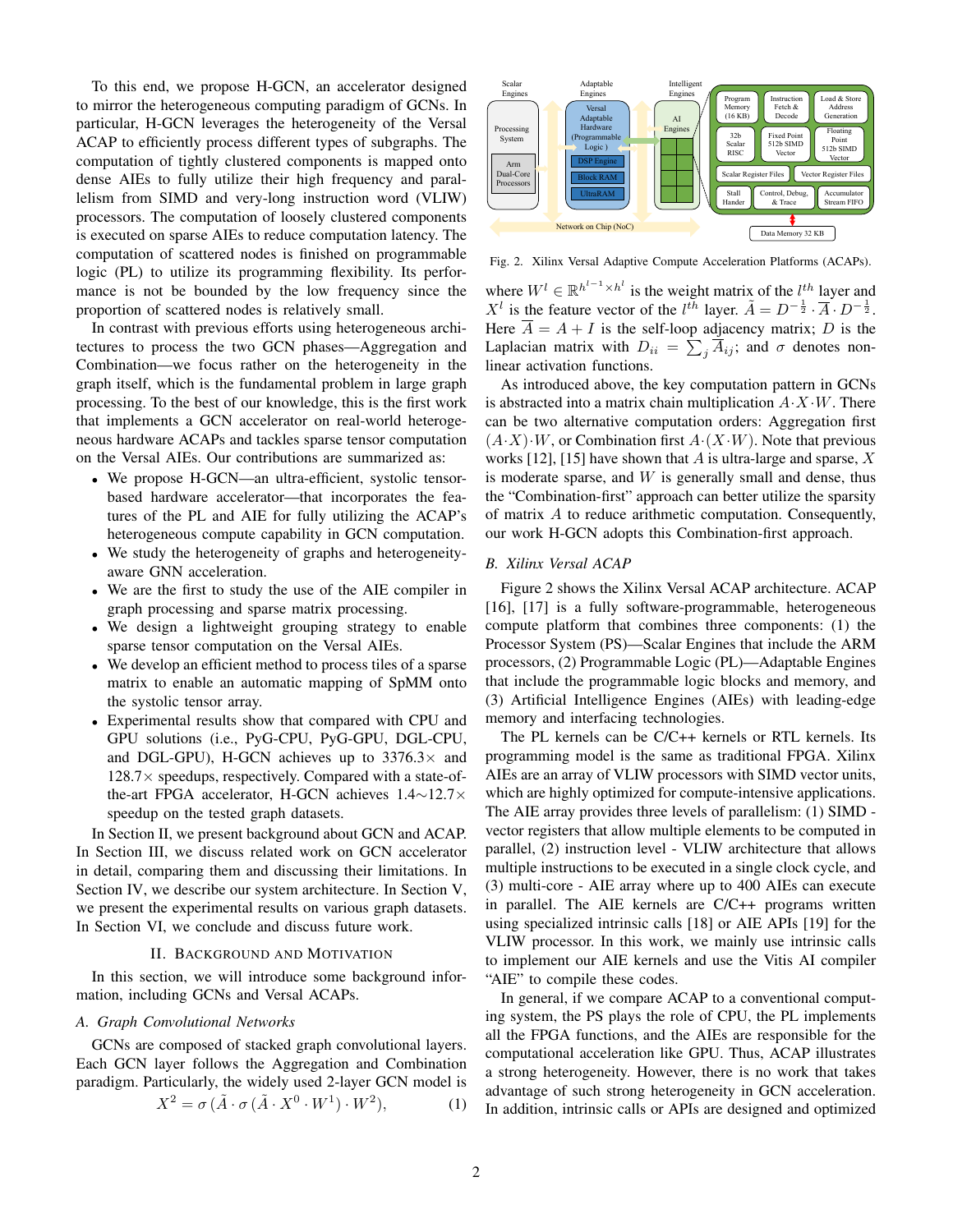for dense computation, so there is no prior work that optimizes sparse computation on the AIEs.

# III. RELATED WORK

<span id="page-2-0"></span>There have been ongoing researches on designing dedicated hardware architecture to accelerate GCNs. For example, HyGCN [\[20\]](#page-8-19) designs hybrid architecture with individual modules for Aggregation and Combination, respectively, to tackle the hybrid computing pattern of Graph Neural Networks. AWB-GCN [\[12\]](#page-8-11) proposes an autotuning strategy to solve the workload imbalance in GCN acceleration. BoostGCN [\[13\]](#page-8-12) uses hardware-aware partition centric feature aggregation scheme to increase on-chip data reuse. I-GCN [\[21\]](#page-8-20) reorders graphs using islandization to improve the data locality so as to achieve better on-chip data reuse and less off-chip memory access. Islandization targets low frequency, fine-grained, high flexible PL devices and requires fine-grained hardware architecture, which is not suitable for 2D-mesh AIEs. In the evaluation, we will compare our work with HyGCN, AWB-GCN, BoostGCN, and I-GCN.

Different from all prior work, our proposed H-GCN can fully enable the computational power of the emerging heterogeneous compute platform—Xilinx Versal ACAP—for GCN acceleration by leveraging its strong heterogeneity (e.g., ARM processor, FPGA, and SIMD vector units). To fully explore the capability of ACAP, we propose to mix sparse/dense systolic tensor arrays to accelerate the hybrid computing pattern of GCNs. We will describe our detailed design in Section [IV.](#page-2-1)

In addition, there are a few applications that already leveraged Versal ACAPs. For example, Corradi and Jensen [\[22\]](#page-8-21) implemented real-time synthetic aperture and plane wave ultrasound imaging on the AIEs. However, there has been no work that explores the way to implement and optimize sparse computation on AIEs.

#### IV. SYSTEM ARCHITECTURE

<span id="page-2-1"></span>In this section, we introduce the architecture of our proposed H-GCN, followed by the architecture of the sparse tensor engine for feature aggregation. We then explain the design of systolic tensor array for feature update in detail.

## *A. Overview of Our Proposed Architecture*

Figure [3](#page-2-2) shows the overview architecture of our proposed H-GCN. It consists of a platform controller in processing system, a sparse-dense matrix-matrix multiplications (SpMM) unit and a PL controller in programmable logic, a sparse/dense systolic tensor array and activation/exponential unit implemented in the AIEs, an network on chip (NoC), four DDR4 SDRAM. The platform controller is used to control the whole system, send instructions to the SpMM unit, PL controller, and sparse/dense systolic tensor array to control their executions, and collect their statuses. Specifically, the PL controller controls SpMM unit to cooperate with the sparse/dense systolic tensor arrays to perform all GCN computations. It starts the SpMM unit when it detects that the sparse or dense systolic tensor array has generated enough data. We were inspired by MatRaptor



<span id="page-2-2"></span>Fig. 3. Overview of our hardware system design.

[\[23\]](#page-8-22) to design our SpMM unit, which adopts row-wise product approach. The PL controller also includes a DDR controller to work with the NoC to perform data reading and writing. Moreover, the sparse/dense systolic tensor array, which is interconnected side-by-side in a chain/ring fashion, targets the acceleration of both dense and sparse matrix addition and multiplication. It includes both sparse systolic tensor array and dense systolic tensor array; the sparse systolic tensor array is designed for sparse-dense matrix-matrix multiplications in GCNs, while the dense systolic tensor array is mainly for dense-dense matrix-matrix multiplications in GCNs. In addition, our system first performs graph reordering (Section [IV-B\)](#page-2-3) to improve the data locality/reuse and then maps different computations, i.e., dense matrix-matrix multiplication and our optimized SpMM (Section [IV-C](#page-3-0) and [IV-D\)](#page-4-0), onto different computation engines, i.e., AIEs and PL, based on the matrix density (will be detailed in Section [V-A\)](#page-5-1).

# <span id="page-2-3"></span>*B. Input Graph Reordering*

Graph reordering is to optimize both the computation order and the data layouts (e.g., graph-level data locality [\[24\]](#page-8-23)) by modifying the order of vertices. Our goal of reordering is to group the vertices with more shared neighbors together to improve the data reuse when conducting aggregation reductions. The intrinsic reason that the reordering method can provide better temporal reuse is based on the fact that realworld graphs exhibit a "community" structure [\[25\]](#page-8-24), which means some vertices may share neighbors or have a closer relationship to each other; thus, by grouping them together, the data locality during execution will be significantly improved. Note that graph reordering does not change the graph structure but only affects the execution order in the graph.

In this work, we perform the graph reordering and sort vertices into a community based on their degrees [\[26\]](#page-8-25) at the training stage for only once using mt-metis [\[27\]](#page-8-26). mt-metis is the latest release of an OpenMP version of Metis partitioning and ordering routines. More discussion about this overhead will be in Section [V.](#page-5-0)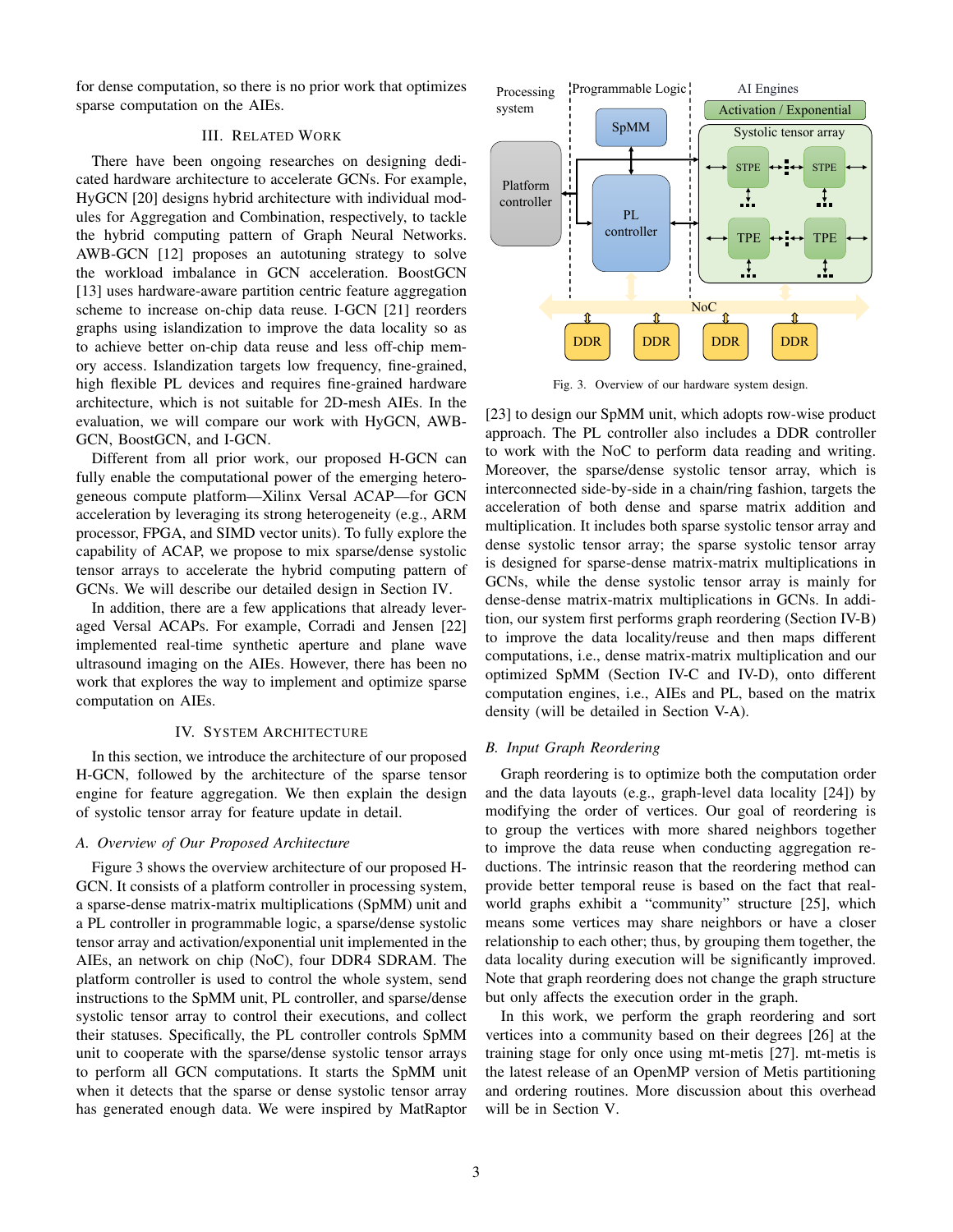

<span id="page-3-1"></span>Fig. 4. The effect of reordering on Cora (left) and Pubmed (right) [\[28\]](#page-8-27).

Figure [4](#page-3-1) shows the effect of reordering on the Cora and Pubmed dataset [\[28\]](#page-8-27). It illustrates that most of the vertices are concentrated in the diagonal area forming relatively dense rectangular areas (each dense area is marked with an auxiliary line in the figure). The effect of concentrating vertices in rectangular areas has three advantages: (1) The potential of data reuse is increased. (2) The denser the data distribution, the higher the computational efficiency of the AIEs. (3) The numbers of vertices in different rectangular areas are relatively similar, which can effectively avoid the workload-imbalance issue. After the reordering, to fully utilize the resources of PL and AIEs, we will map the feature aggregation of the vertices in the dense rectangular areas and in the remaining areas onto the AIEs and the PL, respectively. Note that both computations can be performed completely in parallel.

# <span id="page-3-0"></span>*C. AIE-based Sparse Tensor Engine*

As introduced in Section [II-A,](#page-1-2) the computation mode of GCNs is two-phase matrix multiplication. The essence of matrix multiplication is multiply-accumulate (MAC) operations. Matrix multiplication can be further decomposed into vector operations. An AIE provides a floating-point 512 bits SIMD vector unit, particularly two intrinsic calls, FPMAC and FPMUL, for vector multiplication and accumulation operations on the vector unit. FPMAC performs multiplication and accumulation for single-precision real number real times floating-point vectors. FPMUL does multiplication for single precision real times real floating-point vectors. Those intrinsic calls are designed and optimized for dense matrix multiplication.

After the graph reordering, the density of rectangular areas is still lower than 10% based on our extensive profiling results. Thus, we propose a lightweight strategy that enables efficient SpMM on AIEs, which improves the computation efficiency by avoiding zeros be involved in the computation and fully utilizes the high-frequency, single-instruction-multipledata AIEs. It is worth noting that, without our work, SpMM on AIEs is much slower than running the corresponding dense GEMM directly. Besides, we also use the row-wise SpMM and the traditional sparse storage format CSR to increase the generality of our sparse tensor engine.

Sparse row-wise product approach is all the non-zero elements from a single row of matrix A are multiplied with corresponding rows of matrix  $B$ , where the row index of matrix  $B$ 

is determined by the column index of the non-zero value from matrix A. The results are accumulated in the corresponding row of the output matrix (i.e.,  $C[i; :] = \sum_{k=0}^{N} A[i; k] \cdot B[k; : ])$ . Note that multiple rows can be computed in parallel. Figure [5](#page-3-2) illustrates an example of row-wise SpMM. The challenges of implementing row-wise SpMM include: (1) The number of the innermost loops is not fixed because the number of non-zeros in each row of matrix A is not fixed. The compiler cannot use pipeline or loop flatten to optimize such loops with a variable number of loops, resulting in the final performance being worse than the dense matrix multiplication with the same size, even though we have theoretically reduced the amount of calculations. (2) CSR format leads to random row data accesses, which causes low memory bandwidth utilization.



<span id="page-3-2"></span>Fig. 5. Row-wise sparse-dense matrix multiplication.

We note that although directly flatten the outermost loop (each row of A corresponding to a loop) can make the innermost loop fixed, each AIE has limited programming space, and direct expansion will cause compilation failures due to insufficient programming space. To solve this issue, we design a lightweight strategy (shown in Figure [6\)](#page-3-3) that divides the outermost loop into multiple loops with fixed number of innermost loops. This allows the compiler to fully optimize both loops. We propose to use "moving average" to divide the rows of matrix  $A$  into multiple groups. Our goals include (1) each group contains as many rows as possible to save programming space, and (2) each group has as little padding as possible to reduce unnecessary calculations on zeros.



<span id="page-3-3"></span>Fig. 6. Grouped sparse-dense matrix and corresponding program.

We describe our proposed grouping algorithm in Algorithm [1](#page-4-1) in detail. We do not need to calculate the non-zeros of each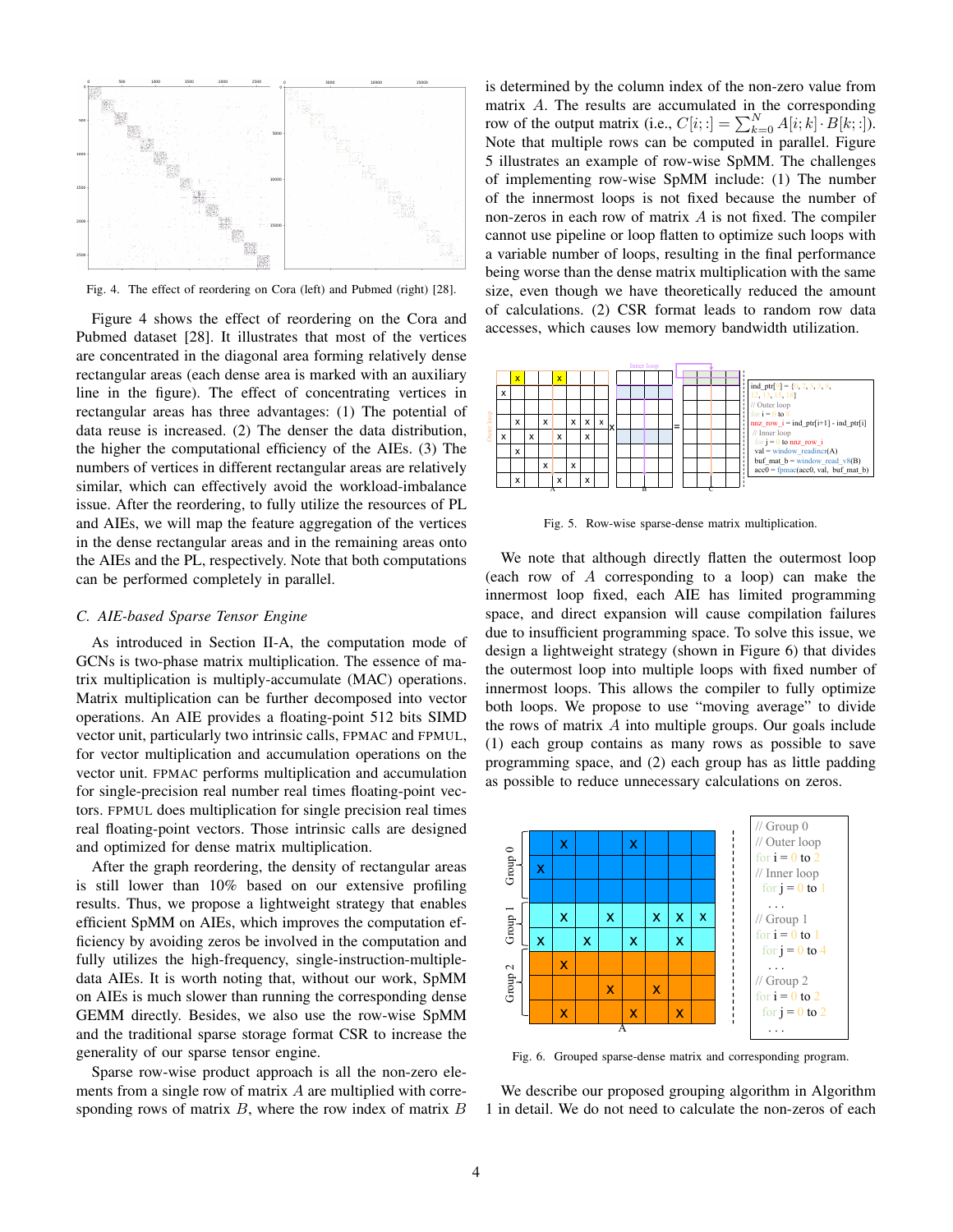#### Algorithm 1: Proposed grouping algorithm.

```
Inputs : A: input array; nnzs\_rows: non-zeros of each row;
               rows: the number of rows of A; \tau: threshold of changing
               group
    Outputs: group\_dic: dictionary of group information; density:
               density after padding
 1 moving\_ave \leftarrow MovingAverage(); group\_dic \leftarrow dict();idx\_g \leftarrow 02 for i \leftarrow 0 to rows - 1 do
 \begin{array}{c|c} 3 & \text{if } not exist(nnzs\_rows) \text{ then} \\ 4 & \text{if } nnz \text{ row } i \leftarrow \text{count not} \end{array}nnz_{\text{row}\_i} \leftarrow \text{count\_nonzero}(A[i, :])5 else
 6 | \nmid nnz_{row_i} \leftarrow nnzs_{rows}[i]7 end
 8 | pre\_ave \leftarrow cur\_ave9 cur_ave ← moving_ave.update(nnz_row_i)
10 if pre\_ave == 0 then
11 | pre ave \leftarrow cur\_{ave} # Prevent division by 0.
12 end
13 if abs(cur\_ave-pre\_ave)/pre\_ave \geq \tau then
14 \left| \begin{array}{c} | \end{array} \right| group_dic[idx_g] \leftarrow g; g \leftarrow [] # update group.
15 moving_ave.reset(); moving_ave.update(nnz_row_i)
16 else
17 | g.append(i)18 end
19 end
20 widensity \leftarrow calc_density(group_dic)
```
<span id="page-4-1"></span>line if  $nnzs_{rows}$  has already existed (lines 3-7). We use  $pre\_ave$  to record the previous moving average, and  $cur\_ave$ saves the current moving average (lines 8-9). Moreover, we also need to prevent dividing by zero since RESET() function will set  $cur\_ave$  to zero (line 15). If the change of the moving average exceeds threshold  $\tau$ , we put the data from row j to row  $i-1$  into a group, and we will pad each row in this group to ensure the same number of non-zero elements in each row, where  $j$  is the first row of this group (lines 13-18).

#### <span id="page-4-0"></span>*D. Sparse Systolic Tensor Array on AIEs*

Two-dimensional (2D) systolic array is a pipelined 2D array of processing elements (PEs). Classical systolic array is generalized into a family of systolic tensor array by replacing the traditional scalar PEs with tensor PEs (TPEs). Each TPE is responsible for processing one tile of tensor or matrix. When using systolic tensor array to perform matrix operations, TPEs in the same row are required to perform exactly the same calculation mode (e.g. MAC) because one tile of data will flow to each TPE in the same row in turn. It is very easy to satisfy such requirements when performing dense matrix multiplication, because each TPE only needs to perform vector-based MAC operations. But it is difficult to meet such requirements when performing SpMM using systolic tensor array, since each tile has a completely different number of non-zero element and computational model.

To solve this issue, we propose an efficient method to process tiles of a sparse matrix to enable mapping SpMM onto the systolic tensor array automatically. Our idea is to pad the tiles in the same row as little as possible to make them have the same calculation pattern. Algorithm [2](#page-4-2) describes the simplified workflow of automatic pre-processing of tiles and corresponding tensor PEs generation. We generate different sparse or dense codes for the systolic tensor PEs in the same

# Algorithm 2: Proposed automatic tensor PEs generation algorithm.

|                         |        | <b>Inputs</b> : A: input sparse matrix; <i>rows</i> : the number of rows of A;  |
|-------------------------|--------|---------------------------------------------------------------------------------|
|                         |        | <i>cols:</i> the number of columns of A; tile_size: tile size; $\delta$ :       |
|                         |        | ratio by which the number of non-zeros changes. $p$ :                           |
|                         |        | coverage percentage; $d$ : density threshold of generating                      |
|                         |        | dense tensor PE.                                                                |
|                         |        | <b>Outputs:</b> Sparse or dense code for systolic tensor PEs in the same        |
|                         |        | row.                                                                            |
|                         |        |                                                                                 |
|                         |        | 1 tiles_row = $\frac{rows}{tile\_size}$ ; tiles_col = $\frac{cols}{tile\_size}$ |
| $\mathbf{2}$            |        | for $i \leftarrow 0$ to tiles row do                                            |
| 3                       |        | $nnzs\_rows \leftarrow [0] \times tile\_size$                                   |
| $\overline{\mathbf{4}}$ |        | for $j \leftarrow 0$ to tile_size do                                            |
| 5                       |        | $nnzs\_row_i \leftarrow [0] \times tiles\_col$                                  |
| 6                       |        | for $k \leftarrow 0$ to tiles col do                                            |
| 7                       |        | $nnzs_{row_{j}[k]} \leftarrow$                                                  |
|                         |        | count_nonzero( $A[i \times tile\_size + j, k \times tile\_size$ :               |
|                         |        | $(k+1) \times tile\_size$                                                       |
| 8                       |        | end                                                                             |
| 9                       |        | $ave\_nnz \leftarrow sum(nnzs\_row\_j)/len(nnzs\_row\_j)$                       |
| 10                      |        | $max\_nnz \leftarrow max(nnzs\_row\_j)$                                         |
| 11                      |        | if $\frac{max\_nnz}{ave\_nnz} \ge \delta$ then                                  |
| 12                      |        | $n\overline{n}zs\_rows[j] \leftarrow \text{find\_nnz}(nnzs\_row, p)$            |
| 13                      |        | else                                                                            |
| 14                      |        | $nnzs\_rows[j] \leftarrow max\_nnz$                                             |
| 15                      |        | end                                                                             |
| 16                      |        | end                                                                             |
| 17                      |        | $group\_dic, density \leftarrow grouping(nnzs\_rows)$                           |
| 18                      |        | if $density \geq d$ then                                                        |
| 19                      |        | gen_dense_tensor_ $PE(i)$                                                       |
| 20                      |        | else                                                                            |
| 21                      |        | gen_sparse_tensor_PE $(i, group\_dic)$                                          |
| 22                      |        | end                                                                             |
|                         | 23 end |                                                                                 |

<span id="page-4-2"></span>row as the distributions of non-zeros in different tiles are different. Specifically, (1) we count the non-zeros of tiles in the same row (lines 6-8). (2) We calculate the average non-zeros  $(ave\_nnz)$  and maximum non-zeros  $(max\_nnz)$  of all tiles in the same row (lines 9-10). (3) We attempt to find a suitable number of non-zeros (line 12) for all tiles in the same row if the difference between  $ave\_nnz$  and  $max\_nnz$  is larger than the pre-defined ratio  $\delta$ ; if we cannot find a suitable number, we will select  $max\_nnz$  as ideal non-zeros for all tiles in the same row (line 14). The purpose of this step is to reduce padding as much as possible. The function FIND\_NNZ is to find the number of non-zeros which covers  $p$  percentage of all tiles in the same row. The remaining non-zeros are calculated by SpMM in PL. (4) We use the grouping algorithm described in Algorithm [1](#page-4-1) to group the rows (enable efficient SpMM on each AIE) after generating the number of non-zeros in each row (line 17), and obtain the final density after padding. (5) We directly use dense tensor PE for those tiles if their final density is larger than d; otherwise, we use sparse tensor PE to process those tiles (lines 18-22). Based on our profiling experiments, there is no speedup of using spare tensor PE when density higher than 50% (shown in Figure [8\)](#page-6-0).

#### *E. Pipelining SpMM Chains*

Intra-Layer SpMM Pipelining. As described in Section [II-A](#page-1-2) and Equation [1,](#page-1-3) SpMM chains  $A \cdot (X \cdot W)$  are executed on three different hardware, i.e., dense systolic tensor array, sparse systolic tensor array, and PL for SpMM. Figure [7](#page-5-2) illustrates how to map such computation pattern onto the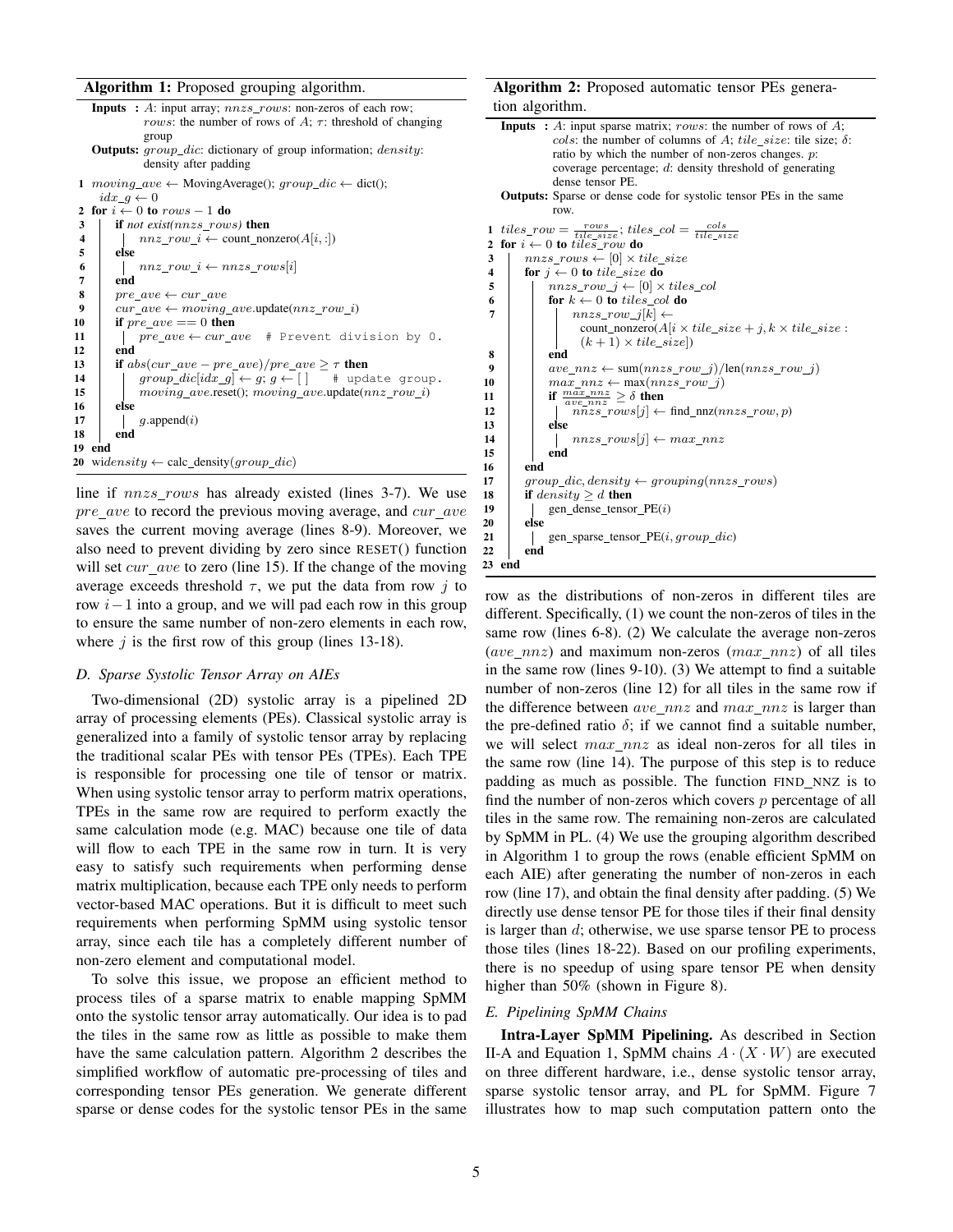

<span id="page-5-2"></span>Fig. 7. Our proposed computation mapping strategy and pipelining.

distributed in 8 rows and 50 columns. The upper 4 lines of instance, B[:, 0:32] means a slice from  $B$  containing 32 AIEs. Note that ":" means all indices along this axis. For columns across all the rows. Note that there are 400 AIEs the AIEs are used to implement the mixed sparse or dense systolic tensor PEs (STPEs/TPEs) to perform the computation of  $A \cdot B$ . We use Algorithm 2 to automatically generate corresponding STPEs/TPEs based on the sparsity. According to our experiment, over 90% of generated systolic tensor PEs are sparse. The remaining 4 lines of the AIEs are used to implement the dense systolic tensor PEs to perform the computation of  $X \cdot W$ , where B is the intermediate variable generated by  $X \cdot W$ .

The tile size (i.e., the size of a tile in the blocked matrixmatrix multiplication) of  $A \cdot B$  (SpMM) is 64×64. The reasons for choosing this tile size are:  $(1)$  A is represented in a CSR format, so such a tile of A can be completely stored in the onchip memory of an AIE. (2) Feeding a large amount of data can ensure the computation efficiency of the AIE. The tile size of  $X \cdot W$  (dense matrix-matrix multiplication) is 32×32, which is the maximum size that an AIE can hold after forming systolic tensor array. The remaining 4 lines of the AIEs will be reconfigured to STPEs/TPEs after finishing the entire  $X \cdot W$ , maximizing the use of all AIE resources. Note the matrix size equals the tile size multiplied by the number of tensor PEs.

Note that  $A$  is constant during the inference of a certain graph, once a partial result  $p_B$  of B is calculated, we can start the multiplication of  $p_B$  with A on STPEs/TPEs and PL for SpMM immediately without waiting for the entire  $X \cdot W$ to finish. Therefore, we can exploit the parallelism between consecutive SpMMs– $X \cdot W$  and  $A \cdot (X \cdot W)$ —in a layer through fine-grained pipelining, as shown in Figure [7.](#page-5-2) When generating a tile (i.e.,  $32\times32$ ) of intermediate data B, we perform  $A \cdot B$ immediately. This pipelining design has two major benefits: (1) It gains extra parallelism and reduce the overall latency. (2) It avoid a part of hardware stalls.

# V. EXPERIMENTAL EVALUATION

<span id="page-5-0"></span>In this section, we first introduce the experimental setup and analyze the performance impact of graph reordering and mapping methodologies. Then, we compare the performance of H-GCN with the state of the art GCN accelerators.

# <span id="page-5-1"></span>*A. Experimental Setup*

Dataset. Our Graph accelerator evaluation covers a widely used spectrum of mainstream graph datasets [\[21\]](#page-8-20), [\[29\]](#page-8-28) including Cora [\[30\]](#page-8-29), Citeseer [\[30\]](#page-8-29), Pubmed [\[30\]](#page-8-29), Flickr [\[31\]](#page-8-30), Reddit [\[31\]](#page-8-30), Yelp [31], and AmazonProducts (Amazon) [31]. Details of these datasets are listed in Table [I.](#page-5-3)

GCN Model. Similar to the previous works [\[12\]](#page-8-11), [\[20\]](#page-8-19), we evaluate our solution on two-layer Vanilla-GCN model [\[5\]](#page-8-4) with the hidden dimension of 128.

Our Platform. We use Xilinx Versal VCK5000 (data center development card) [\[32\]](#page-8-31) and its development kit for implementation. VCK5000 features the Xilinx Versal ACAP XCVC1902 device. XCVC1902 device contains 400 AIEs distributed in 8 rows and 50 columns. For PL resources, XCVC1902 device includes 1,968 DSP engines, 1,799,680 CLB Flip-Flops (FFs), 899,840 LUTs, and 34 MB Block RAM. VCK5000 board is equipped with four discrete DDR4 with 72-bit memory interface. The external memory has 100 GB/s peak memory bandwidth with four memory channels. Each channel can provide 25 GB/s peak memory bandwidth. We compile our design using Vitis unified software platform 2020.2.

Baseline Platforms. We compare our H-GCN with two advanced, well-optimized geometric deep learning frameworks, i.e., PyG [\[33\]](#page-8-32) and DGL [\[34\]](#page-8-33), on general-purpose processors (i.e., CPU and GPU) and the state-of-the-art GCN accelerators, i.e., HyGCN [\[20\]](#page-8-19), AWB-GCN [\[12\]](#page-8-11), I-GCN [\[21\]](#page-8-20), and Boost-GCN [\[13\]](#page-8-12). The CPU platform is equipped with two 28-core Intel Xeon Gold 6238R @2.2GHz processors with 384 GB DRAM. The GPU platform is equipped with an NVIDIA RTX 2060 SUPER with 8 GB memory. We denote PyG and DGL running on CPU and GPU platforms as PyG-CPU, DGL-CPU, PyG-GPU, and DGL-GPU, respectively. PyTorch version and CUDA version are 1.11.0 and 11.3, respectively.

Implementation Details. First, we map different partitioned computations to different engines as follows: (1) when the density is higher than 50%, we map the computation of tightly clustered subgraphs onto dense AIEs; when the density is lower than 50% but higher than 1.0%, we map the computation of loosely clustered subgraphs onto sparse AIEs; and when the density is lower than 1.0%, we map the computation of

TABLE I TEST GRAPH DATASETS.

<span id="page-5-3"></span>

| <b>Dataset</b>  | # Vertices | A's Density | # Features |
|-----------------|------------|-------------|------------|
| Cora            | 2,708      | 0.14%       | 1,433      |
| Flickr          | 89,250     | 0.011%      | 500        |
| <b>Citeseer</b> | 3,327      | 0.08%       | 3,703      |
| <b>Reddit</b>   | 232,965    | 0.04%       | 602        |
| <b>Pubmed</b>   | 19,717     | 0.023%      | 500        |
| Yelp            | 716,847    | 0.0027%     | 300        |
| Amazon          | 1,569,960  | 0.011%      | 200        |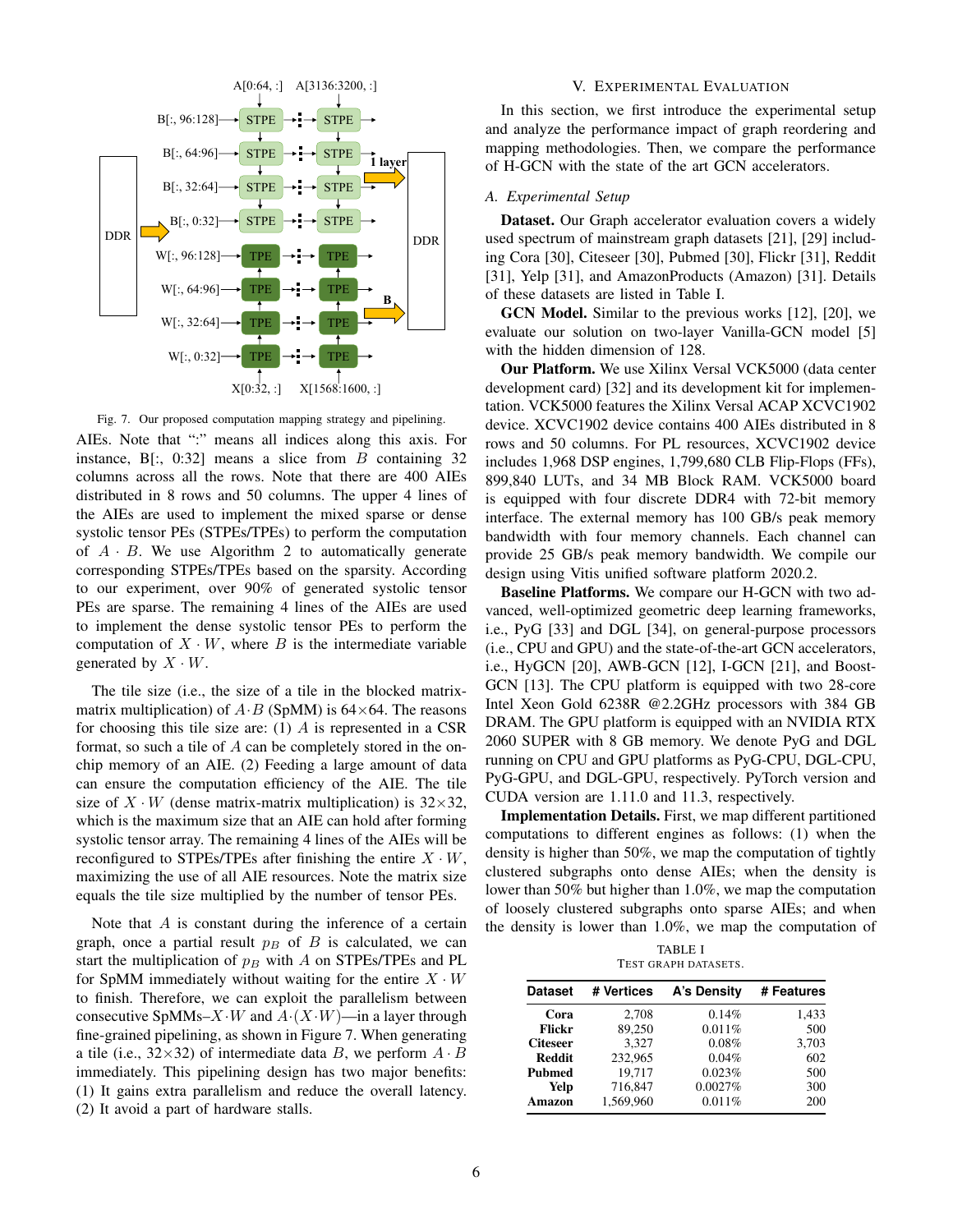

<span id="page-6-0"></span>Fig. 8. Speedups of sparse tensor engine with different grouping strategies under different matrix sizes.

| TABLE II                                                                                                               |  |
|------------------------------------------------------------------------------------------------------------------------|--|
| Comparison of inference times (T) in $\mu$ s and energy efficiency (E) in graphs/kJ. OoM is short for "out of memory". |  |

<span id="page-6-1"></span>

| <b>PvG-CPU</b><br><b>Dataset</b> |       | <b>DGL-CPU</b> |              |       | <b>PvG-GPU</b> | <b>DGL-GPU</b> |       | <b>HvGCN</b> |       | <b>AWB-GCN</b> |       |        | I-GCN | <b>BoostGCN</b> |        |     | H-GCN (our work) |        |
|----------------------------------|-------|----------------|--------------|-------|----------------|----------------|-------|--------------|-------|----------------|-------|--------|-------|-----------------|--------|-----|------------------|--------|
|                                  |       | ∸              |              |       |                |                |       | ∸            |       |                |       | ы<br>ı |       |                 |        | ⊷   |                  |        |
| Flickr                           | 5.5E5 | 127            | 4F           | 25.43 | .6E4           | $.51E^2$       | .1E4  | .1E2         | N/A   | N/A            | N/A   | N/A    | N/A   | N/A             | .01E4  | N/A | .02E4            | 1.0E3  |
| Reddit                           | 6.5E6 | 0.83           | 5.4E5        | 1.26  | OoM            | N/A            | 6.6E4 | 87.07        | .89E5 | .17E2          | 5.0E4 | .5E2   | 4.6E4 | 2.2E2           | 9.81E4 | N/A | 4.18E4           | 2.46E2 |
| Yelp                             | 5.9E6 | .03            | 8.6E5        | 7.09  | OoM            | N/A            | 2.5E  | 23.12        | N/A   | N/A            | N/A   | N/A    | N/A   | N/A             | .93E5  | N/A | .2E5             | 85.85  |
| Amazon                           | OoM   | N/A            | $\angle 9E6$ |       | OoM            | N/A            | OoM   | N/A          | N/A   | N/A            | N/A   | N/A    | N/A   | N/A             | .94E5  | N/A | 5.15E5           | 19.93E |

<span id="page-6-2"></span>TABLE III COMPARISON OF INFERENCE TIMES (T) IN  $\mu$ s and energy efficiency (E) IN GRAPHS/KJ. OOM IS SHORT FOR "OUT OF MEMORY".

|                                  |                            | Cora             |                            | <b>Citeseer</b>  | <b>Pubmed</b>              |                  |  |  |
|----------------------------------|----------------------------|------------------|----------------------------|------------------|----------------------------|------------------|--|--|
| <b>Method</b>                    | E                          |                  |                            | E                |                            | Е                |  |  |
| <b>PvG-CPU</b>                   | 1.1E4                      | 5.36E2           | 1.7F4                      | 3.65E2           | 5.7F4                      | 1.07E2           |  |  |
| <b>DGL-CPU</b><br><b>PvG-GPU</b> | 7.5E3<br>2.2E3             | 8.08E2<br>2.55E3 | 2.4F <sub>4</sub><br>2.7E3 | 2.50E2<br>2.16E3 | 2.9 <sub>E4</sub><br>3.7E3 | 2.07E2<br>1.53E3 |  |  |
| DGL-GPU<br><b>H-GCN</b>          | 4.1E3<br>1.1 <sub>E2</sub> | 1.39E3<br>9.18E4 | 4.6E3<br>2.9 <sub>E2</sub> | 1.23E3<br>3.56E4 | 4.96E3<br>1.03E3           | 1.15E3<br>9.93E3 |  |  |

scattered nodes onto PL. Second, we follow three steps to conduct this allocation: (1) we compile the code of AIEs for the computation of clustered or loosely clustered nodes (after reordering) using the Vitis AI compiler; (2) we compile the HLS kernels of PL for the computation of scattered nodes using the  $v++$  command; and (3) we use the  $v++$  command to link the compiled objects with the target platform (i.e., VCK5000). Third, the frequency of NoC, PL, and AIEs is 800 MHz, 273 MHz, and 1GHz, respectively. The hardware resource utilization and frequency are obtained from the generated report by place-and-route. Note that the frequencies of PL and NoC are defined by our design choice, while AIEs— an array of VLIW processors with SIMD vector units—-have a fixed frequency of 1 GHz. Fourth, the SpMM module only accounts for 15.3%, 84.6%, 14.7%, and 26.6% of BRAM, DSP, FFs, and LUTs, respectively. Last, the evaluation results shown in the following discussion are based on simulations. Xilinx provides a profiling tool called "Vitis Analyzer" [\[35\]](#page-8-34), which can accurately model the execution time of AIEs.

# *B. Speedup of Sparse Tensor Engine*

First, we evaluate the impact of the grouping algorithm on the overall speedup. We perform the experiments on different matrix sizes and densities as illustrated in Figure [8.](#page-6-0) Since an AIE can only hold up to  $64 \times 64 + 64 \times 8$  floating-point numbers, we test matrix sizes up to 64. Compared to the original dense algorithm, our grouping algorithm (i.e., CSRfixed-nnz) provides  $2.9 \times$ ,  $2.1 \times$ , and  $2.5 \times$  speedup over the original dense method on matrices of size 64, 32, and 16, respectively, when density is 0.1.

The row-wise SpMM with variable loops (i.e., CSRvariable-nnz), however, is much slower than the dense method even though we theoretically avoid computation on zeros. This is because the Vitis AIE compiler cannot use pipelining or loop flattening to optimize those variable loops.

The speedup gradually decreases to 1 as the density increases, and the speedup disappears when the density is higher than 50%. The reasons are the increase in non-zero elements leads to increases in both the overhead of random access data and the computational delay. Thus, we switch to dense matrixmatrix multiplication when the density is higher than 50%.

We also evaluate the impact of sparsity on the effective FLOPS of an AIE. The effective FLOPS is 7.1 GFLOPS per AIE for dense matrix multiplication. We calculate the effective FLOPS based on nonzeros. FLOPS will increase as the density increases. This is because SpMM needs to convert to dense vector operations for executing on AIEs. For example, the effective FLOPS per AIE for SpMM of 32×32 by 32×32 is 1.6 GFLOPS, 2.5 GFLOPS, 3.1 GFLOPS, 3.4 GFLOPS, 3.5 GFLOPS, and 3.7 GFLOPS, when the density is 10%, 20%, 30%, 40%, 50%, and 60%, respectively.

# *C. Comparison with State of The Art*

We evaluate the inference latency, and energy efficiency of H-GCN and compare it with other approaches (including software and accelerator solutions).

First, the "T" columns in Table [II](#page-6-1) show that H-GCN outperforms the best accelerator I-GCN by  $1.1 \times$  in terms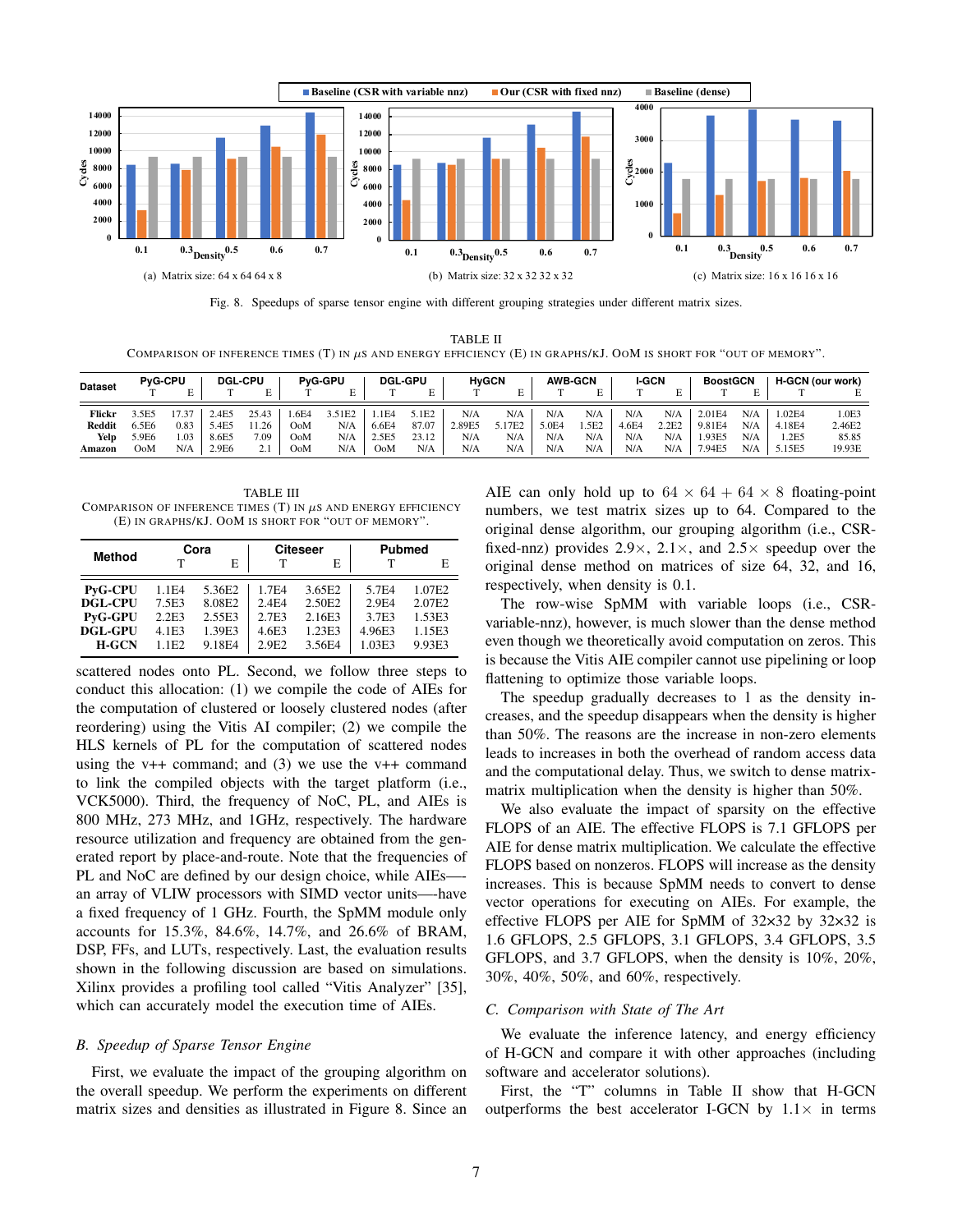of inference latency. Moreover, compared with other prior accelerators, H-GCN provides speedups of 1.5×∼2.3× (1.9× on average) over BoostGCN,  $1.2 \times$  over AWB-GCN, and  $6.9 \times$ over HyGCN. In addition, H-GCN significantly outperforms PyG and DGL on both CPU and GPU: it achieves average speedups of  $79.5 \times$  over PyG-CPU,  $12.2 \times$  over DGL-CPU, 1.59× over PyG-GPU, and 1.58× over DGL-GPU.

The performance improvement is because of (1) the better data locality and hence higher data reuse after the graph reordering, (2) the full use of AIEs via efficient sparse systolic tensor computation, and (3) our proposed scheduling approach for reducing the number of stalls in the overall pipeline.

The "E" columns in Table [II](#page-6-1) show that H-GCN is  $1.12\times$ and  $1.64 \times$  more energy-efficient than I-GCN and AWB-GCN, respectively, which were previously the most energy-efficient solutions. This is due to the ACAP's more efficient dynamic power management [\[36\]](#page-8-35). Note that we measure the energy efficiency of H-GCN by using Xilinx Power Estimator [\[36\]](#page-8-35).

For relatively small graphs, dataflow accelerators such as I-GCN normally preload the graph data into their on-chip buffer and thereby avoid off-chip data access achieving lower inference latency. Therefore, we compare H-GCN with CPU and GPU platforms for Cora, Citeseer, and Pubmed. Table [III](#page-6-2) compares inference latency and energy efficiency of relatively small graphs in CPU and GPU platforms. It achieves average speedups of  $71.1 \times$  over PyG-CPU,  $59.8 \times$  over DGL-CPU, 10.9× over PyG-GPU, and 19.2× over DGL-GPU.

### *D. Performance Breakdown*

To demonstrate that the performance improvement is due to the proposed method rather than the graph reordering, we map the computation of dense rectangular areas into AIEs without the approach (using dense systolic tensor array). The inference time of Cora, Citeseer, Pubmed, Flickr, Reddit, Yelp, and Amazon increases by  $2.0 \times$ ,  $2.9 \times$ ,  $4.3 \times$ ,  $5.9 \times$ ,  $1.9 \times$ ,  $4.3 \times$ , and 3.9×, respectively.

We compare the performance of SpMM (i.e.,  $64 \times 64$  by  $64\times32$ ) on PL and AIEs with different sparsities. Specifically, when the densities are 0.1%, 0.5%, 1.0%, 5.0%, and 10.0%, the run times of PL are 0.18  $\mu$ s, 0.88  $\mu$ s, 1.75  $\mu$ s, 8.41  $\mu$ s, and 16.82  $\mu$ s, respectively. The run times of AIE are 1.1  $\mu$ s, 2.07  $\mu$ s, 3.84  $\mu$ s, 7.97  $\mu$ s, and 10.44  $\mu$ s, respectively. This illustrates that SpMM on PL is faster than on AIE when the density is less than 1.0%. Thus, we propose to use "density" as our criterion to determine whether to map SpMM onto PL or AIE.

In addition, we propose to prefetch and cache data through the PL controller because the theoretical PL-AIE bandwidth can reach 1.3 TB/s, whereas AIE-NoC bandwidth is only around 12 GB/s. Our evaluation shows that PL-DDR bandwidths of Cora, Citeseer, Pubmed, Flickr, Reddit, Yelp, and Amazon are 72.6 GB/s, 71.9 GB/s, 69.3 GB/s, 81.7 GB/s, 79.0 GB/s, 74.5 GB/s, and 75.7 GB/s, respectively. Note that since Xilinx provides DDR controller IP, we implement our own DDR controller on PL. To calculate the throughput we use RTL simulations to measure the total clock cycles for transferring the graph data.

## *E. Overhead of Graph Reordering*

Finally, we evaluate the time overhead of the graph reordering, as shown in Table [IV.](#page-7-1) Note that as aforementioned, the graph reordering can be integrated into the training process [\[26\]](#page-8-25), so we take this overhead as the offline overhead. The OpenMP version of Metis takes advantage of multiple cores/threads in the CPU to reorder large graphs in parallel. For the Amazon dataset with 1,569,960 vertices, the graph reordering on 56 CPU cores only takes 7.31 seconds.

TABLE IV GRAPH REORDERING TIME (mS).

<span id="page-7-1"></span>

|      |      | Cora Citeseer Pubmed Flickr Reddit Yelp Amazon |      |          |      |  |
|------|------|------------------------------------------------|------|----------|------|--|
| 11.5 | 11.2 | 33.6                                           | 193. | 648 1650 | 7310 |  |

Since graph can evolve dynamically, especially for inductive GNNs, we will support this online graph reordering in our future work. Specifically, we plan to use the host's CPU to reorder the initial graph offline (by only once) and the ACAP's ARM CPU to fine-tune the order online (by multiple times) as the graph evolves. This will help eliminate the communication cost of transferring node indices between the host and ACAP.

## VI. CONCLUSION AND FUTURE WORK

<span id="page-7-0"></span>The heterogeneity of graph structure is a significant factor in limiting the performance of GCN inference. Moreover, since typical graphs consist of tightly clustered subgraphs, loosely clustered subgraphs, and scattered nodes, it is not possible to use a unified hardware architecture/device to accelerate all parts of a GCN computation. To solve these issues, we propose H-GCN, an ultra-efficient, systolic tensor-based hardware accelerator, with heterogeneous computation paradigm to corresponding to GCNs. We leverage the heterogeneity of the Xilinx Versal ACAP to process those three types of subgraphs efficiently. Our broad experiments have demonstrated that, compared with a state-of-the-art FPGA accelerator, H-GCN achieves speedups of 1.1∼2.3×. In the future work, we will address computation of gradually evolving GCNs by exploiting online graph reordering by leveraging the ARM processors in the Versal ACAPs.

## ACKNOWLEDGMENT

This work was partially supported by the National Science Foundation through awards OAC-2034169 and CCF-1919130. This work was also partially supported by the Compute-Flow-Architecture (CFA) project under PNNL's Data-Model-Convergence (DMC) LDRD Initiative. The Pacific Northwest National Laboratory is operated by Battelle for the U.S. Department of Energy under Contract DE-AC05-76RL01830.